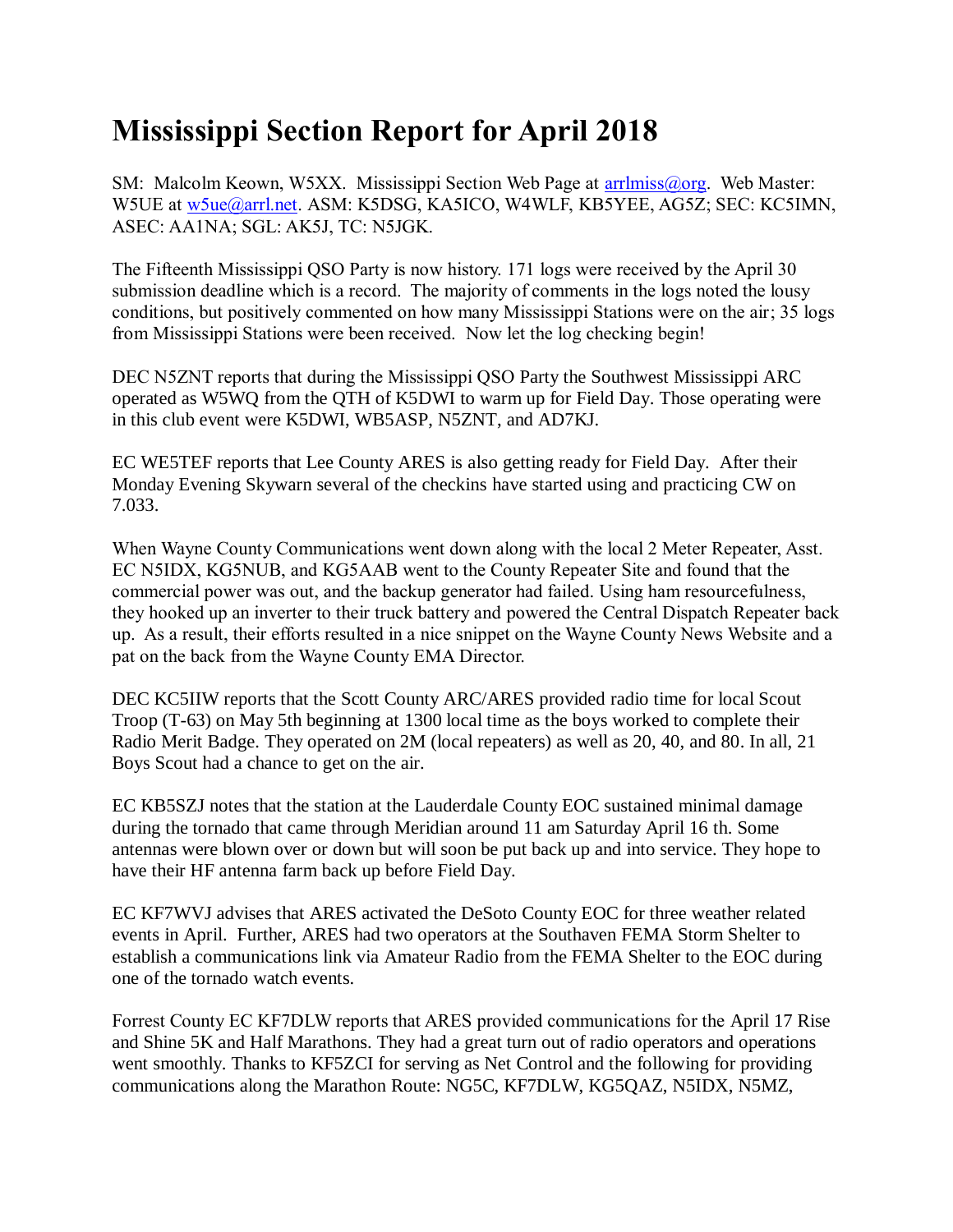AG5AB, KB5VE, K5SDB, KD5XG, KG5PND, KG5UGR, K9EYZ, KG5KIT, KM0I, KG5KIV, KE5AFC, K5DVO, N5ARM, and KK4TXB.

EC AD5PO notes that the Tishomingo County ARC provided communications for the Swinging Bridge Trail Run at the Tishomingo State Park. Those participating were KF5FXS, KF5FXR, KG5RVF, KG5JMN, and AD5PO.

On your short-range calendar pencil in the 2018 ARRL Field Day, June 23-24, the Mississippi SET, August 4 (POCs KC5IMN and AA1NA), and the Huntsville Hamfest, August 18-19 (see [www.hamfest.org\)](http://www.hamfest.org/). And on your long-range calendar the 2018 ARRL Day in the Park, October 6 in Olive Branch (co-sponsored by the Olive Branch ARC and the Chickasaw ARA), Papa Jack's Trade Day, October 13 in Tupelo (POC WA5TEF), the Jackson County ARC Hamfest, November 9-10 in Ocean Springs (POC K5MOZ), and last but not least the Capital City Hamfest, January 25-26, 2019 in Jackson (POC K5GCY).

Welcome to the following new Hams in Mississippi in April: KG5ZCY, Burhman – Vicksburg; KG5ZEZ, Michael – Vancleave; KG5ZFA, John – Bay Saint Louis; KG5ZFU, William – Southaven; KG5ZJI, Phillip – Gloster; KG5ZJO, Nellie – Saltillo; KG5ZJP, Patrick – Tupelo; KG5ZKY, Cliff – Woodland;

And, also welcome to the following new ARRL Members in April: KD5ALE, Dale – Hernando; WA5CAK, Gary – Lucedale; KC5CDV, Gregory – Corinth; WB5KIW, William – Ridgeland; N5MLM, Donnie – Ellisville; KC5OEO, Mark – Vicksburg; KE5PRL, Patrick – Oxford; KG5QLR, Franklin – Moss Point; KF5RGR, John – Tupelo; N5SOX, David – Clinton; KF5TPT, James – Olive Branch; KC4VBE, Meridian; KE5VCC, Patrick – Ocean Springs; KD5WVP, Hartley – Meridian; KG5ZDZ, Robert – Pearl; and KG5ZFU. William – Southaven.

As of April 30, ARRL Membership in Mississippi was 1,019 down 10 from the last report on March 31. We are getting perilously close to dropping below 1,000. Your help is needed to recruit or renew members!

Congratulations to the following on their upgrades in April: KF5EZX, James – Brandon; KD4JUQ, William – Summit; KF5OIM, Richard – Southaven; KG5UHZ, Ray – New Albany; and KG5YLA, James – Byram.

SEC/DEC Reports for March 2018: KC5IMN (SEC), KC5IIW (EC MS), N5ZNT (SW MS)

EC Reports for April 2018: N5ARM (AEC)(Lamar), KG5AVT (AEC) (Rankin), KE5BSB (Itawamba), WB5CON (Alcorn), KF7DLW (Forrest), AE5FK (Walthall), AG5GN (Lamar), KA5ICO (Chickasaw), KC5IIW (Scott), KF5IMA (Lafayette), N5KDA (Adams), AD7KJ (Franklin), WX5N (Prentiss), KD5NDU (AEC)(Yalobusha), AF5NG (Marion), AF5PO (Tishomingo), AA5SG (Jones/Wayne), AE5SK (AEC) Copiah/Hinds/Madison), KB5SZJ (Lauderdale), WA5TEF (Lee), KF5WVJ (DeSoto), and N5ZNT (Lincoln/Wilkinson).

Club Newsletter/Reports (Editor): Chickasaw ARA Newsletter (KE5RHM) and the Meridian ARC Spark Gap (W5MAV).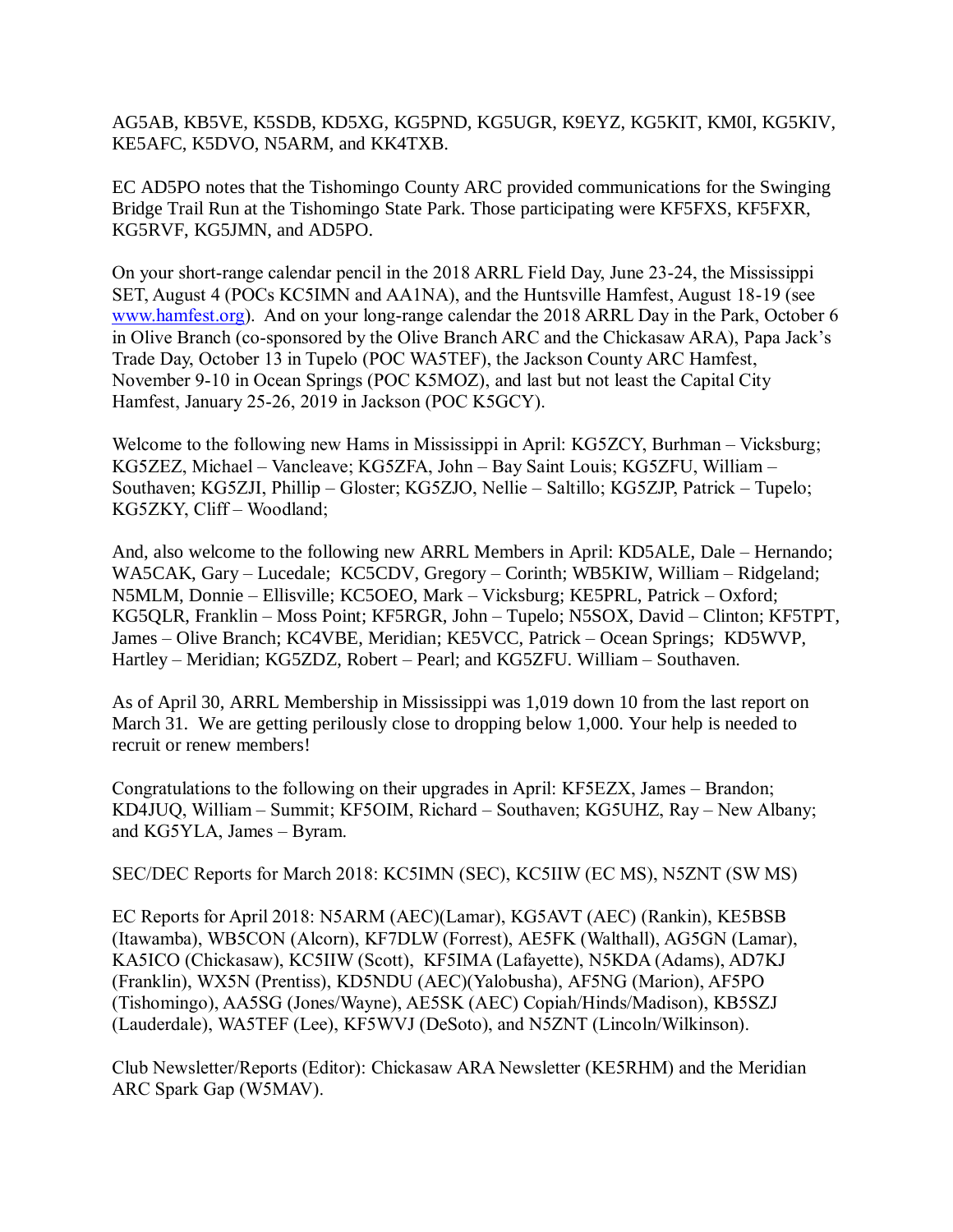Regret to report the passing of KD5OAM of Baldwyn, who was an active community leader.

HF Net Reports - sessions/QNI/QTC (Net Manager)

Hattiesburg ARC 10M Net 5/37/0 (KD5XG)

Magnolia Section Net 30/1047/4 (KA5ICO)

MS Baptist Hams Net 3/11/0 (WF5F)

MSPN 30/2510/11 (W5JGW)

VHF Net Reports - sessions/QNI/QTC (Net Manager)

Adams County ARES 5/78/0 (N5KDA)

Alcorn County ARES Net 4/77/0 (WB5CON)

Booneville and Prentiss County Weekly Net 4/66/0 (WX5N)

Capital Area Emergency Net 5/62/0 (K5XU)

DeSoto County Emergency Training and Information Net 5/125/0 (KF5WVJ) Three Skywarn Activations

Forrest/Perry Counties ARES 2/31/0 (KF7DLW)

Hattiesburg ARC 2M Net 5/57/0 (KD5XG)

Hattiesburg 2M Simplex Net 1/9/0 (KD5XG)

Itawamba County ARES Net 4/30/0 (KE5BSB)

K5TAL – American Legion Net 4/62/0 (KA5DON)

Lamar County ARES Net 2/20/0 (AG5GN)

Lowndes County ARC Net 4/45/0 (KF5AZ)

Madison County ARES 4/20/0 (W5DIX)

Marion County ARES Net 5/42/0 (AF5NG)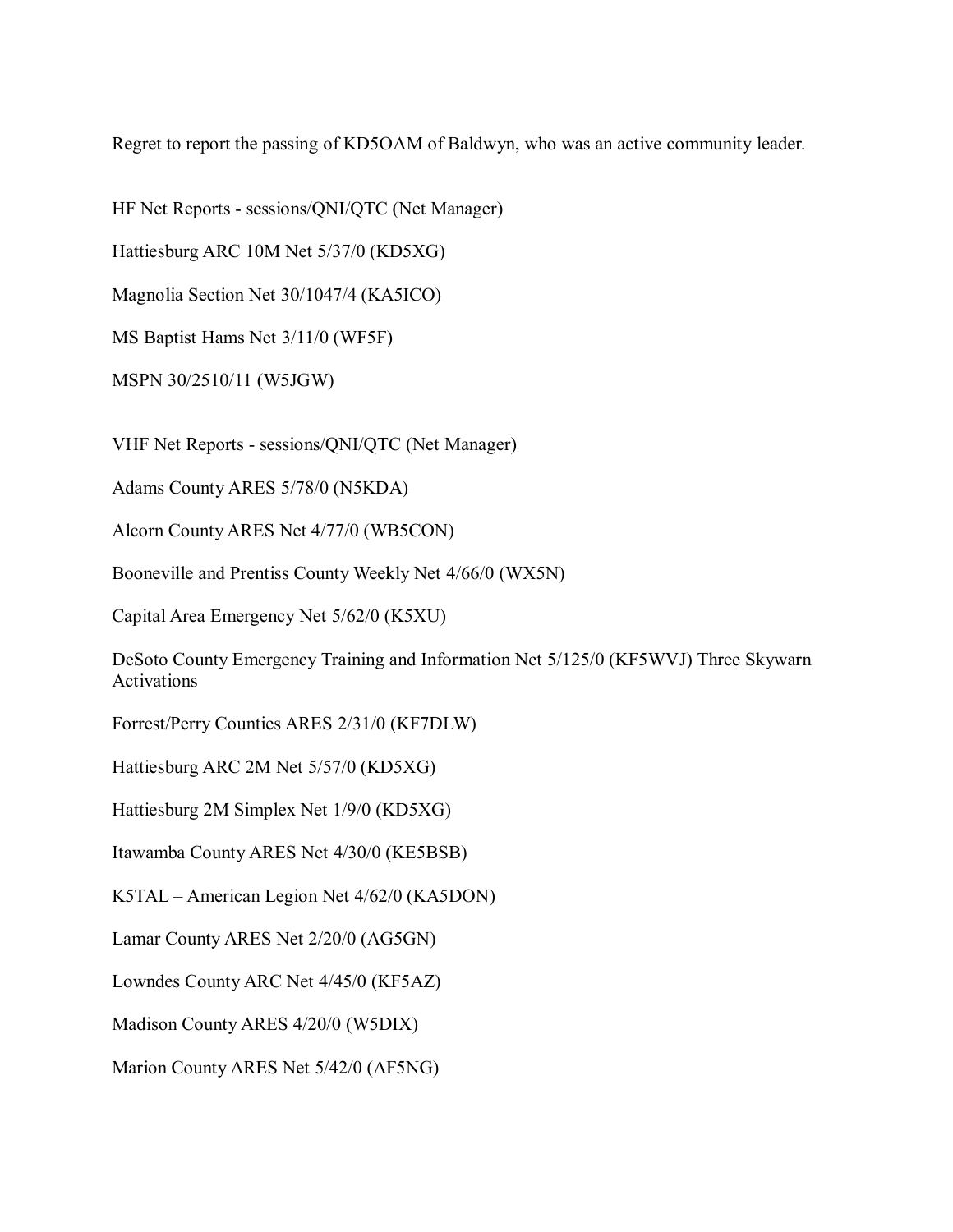Marshall County ARES – meets with Desoto County – (KB0ZTX)

MDXA Net 4/31/0 (N5GD)

Meridian Area Emergency Net 4/43/0 (KB5SZJ and KF5ETN)

Metro Jackson ARES Net 5/42/0 (AE5SK)

Mississippi Coast ARA 4/72/0 (N5AHM) One Skywarn Activation; AG5CC NCS - 21 QNI

MSU ARC 5/104/0 (N5OMK)

Northeast Mississippi Skywarn Net 5/78/0 (WA5TEF)

Olive Branch ARC 16/75/0 (K5OLV)

Panola County ARC 4/13/0 (KA5NOM)

Rankin County ARES Net 4/56/0 (KG5AVT)

Scott County ARES Training Net 5/31/0 (KC5IIW)

Scott County ARES Simplex Net 4/6/0 (KC5IIW)

South Central MS ARES Net 5/115/0 (AA5SG)

Southwest MS ARES Team 6/24/0 (N5ZNT) Two Skywarn Activations

Sundancer Solar ARES Net 5/59/0 (KA5ICO)

Tishomingo County ARC Net 4/95/0 (AF5PO)

UMARC UHF Net 5/13/0 (K5LMB)

UMARC VHF Net 5/31/0 (K5LMB)

Vicksburg ARC MLEN WX Net 7/158/0 (KD5DHR) Two Skywarn Activations

Walthall County ARES 3/38/0 (AE5FK)

Yalobusha County Skywarn Net 5/15/0 (KD5NDU)

Digital Net Reports

MS NBEMS Traffic Net 4/20/5 (W5DIX)